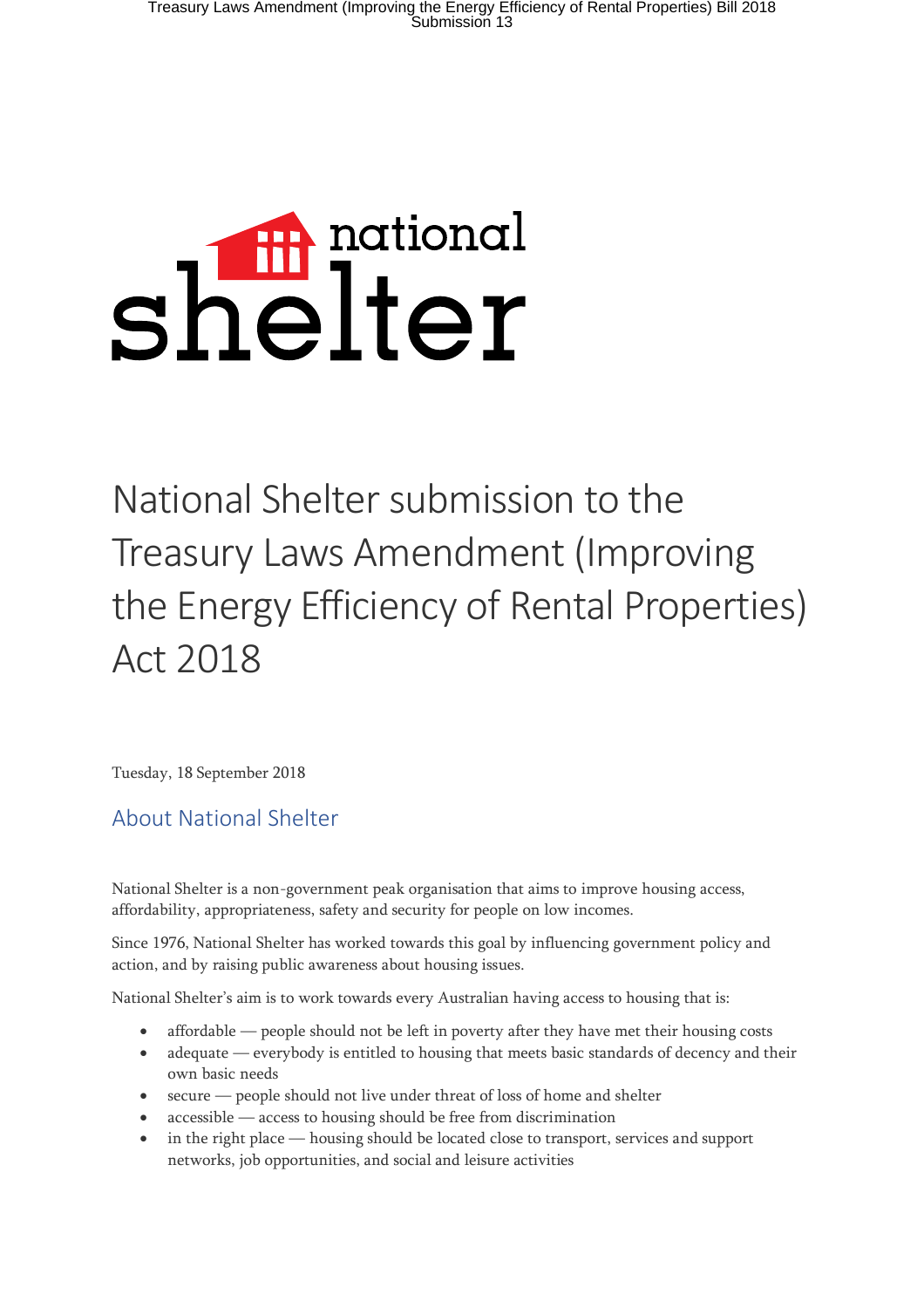• able to meet their lifecycle needs — people have different housing needs at different stages of their lives, and housing should be available to meet these changing needs.

### Introduction

National Shelter recognises that renters are often the last to benefit from efficiencies and the saving they represent to Australian household budgets. While home owners benefit from lower interest rates, rebates and subsidies for energy efficiency provided by state and federal governments, renters are faced with steadily increasing costs both for their housing and the costs associated with their housing like energy and water.

### Rent Inflation



Rent inflation has been averaging above CPI for the past decade, the only relief being in Perth where rental markets have experienced declines since 2012. <sup>1</sup>

 $\overline{a}$ 

<sup>1</sup> https://www.rba.gov.au/publications/bulletin/2017/jun/1.html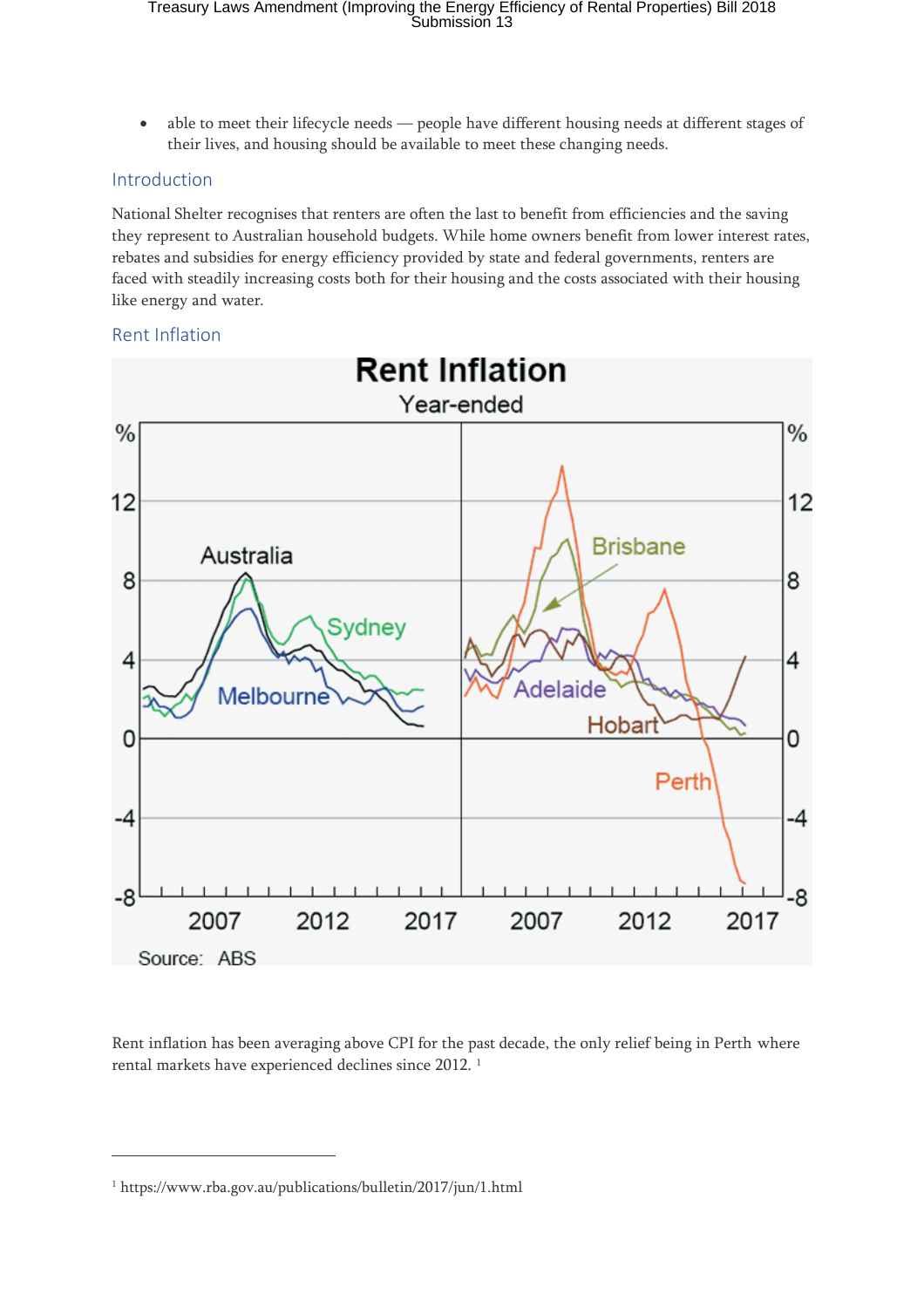### The proposed Legislation

National Shelter appreciates and supports the objects of the Bill: "The Bill amends the Income Tax Assessment Act 1997 to allow landlords to claim a tax offset of up to \$2000 per year during a threeyear trial period for energy efficiency upgrades to rental properties leased at \$300 per week or less, which is roughly 30 per cent below national median market rent.

The Bill is a response to the fact that low income people who rent are acutely vulnerable to energy poverty." 2

### National Shelter view

National Shelter supports the intent of the proposed Bill to provide an incentive for landlords to claim a tax offset against investment in energy efficiency upgrades. We note that this could include an as yet undefined set of energy efficiency measures. These are outlined in the Bill's sections 381-10 and 381- 15.

We also note the memorandum identifies that a higher threshold would have a "stronger impact" and that this is intended to provide for greater take up.

National Shelter supports the Bill but would prefer a higher threshold in relation to "rental properties leased at \$300 per week."

The use of median market rents is not sufficiently fine grained to ensure this benefit is realised and will apply to very few properties in most capital city markets.

### Rental Affordability Index

The Rental Affordability Index (RAI) is produced twice yearly by National Shelter in conjunction with SGS Economics and planning and Community Sector Banking and enjoys the sponsorship of the Brotherhood of St Laurence.

Chapter 4 of our May release demonstrates the levels of rent paid by a range of low-income households, most of which would be paying more than \$300 per week and whose Landlords would therefore not be eligible for this benefit.

We attach the May RAI for the consideration of the Senate however a couple of examples are used here to illustrate our point.

### Single pensioner

 $\overline{a}$ 

### \$27,100 p.a., 1 bedroom

### Extremely unaffordable rents in metropolitan areas across all states

The single pensioner household is 65 years or older and is assumed to rent alone in a 1 bedroom dwelling. Retired and/or no longer active in the workforce, this person lives on the age pension for older Australians with income or assets below certain limits, with consideration for super, investments and earnings. Assumed to have no additional income from paid work, the single pensioner receives an estimated gross annual income of \$27,100.

<sup>2</sup> http://parlinfo.aph.gov.au/parlInfo/download/legislation/ems/s1134\_ems\_259da832-4de7-4c93-a433- 7011103272d7/upload\_pdf/18175em.pdf;fileType=application%2Fpdf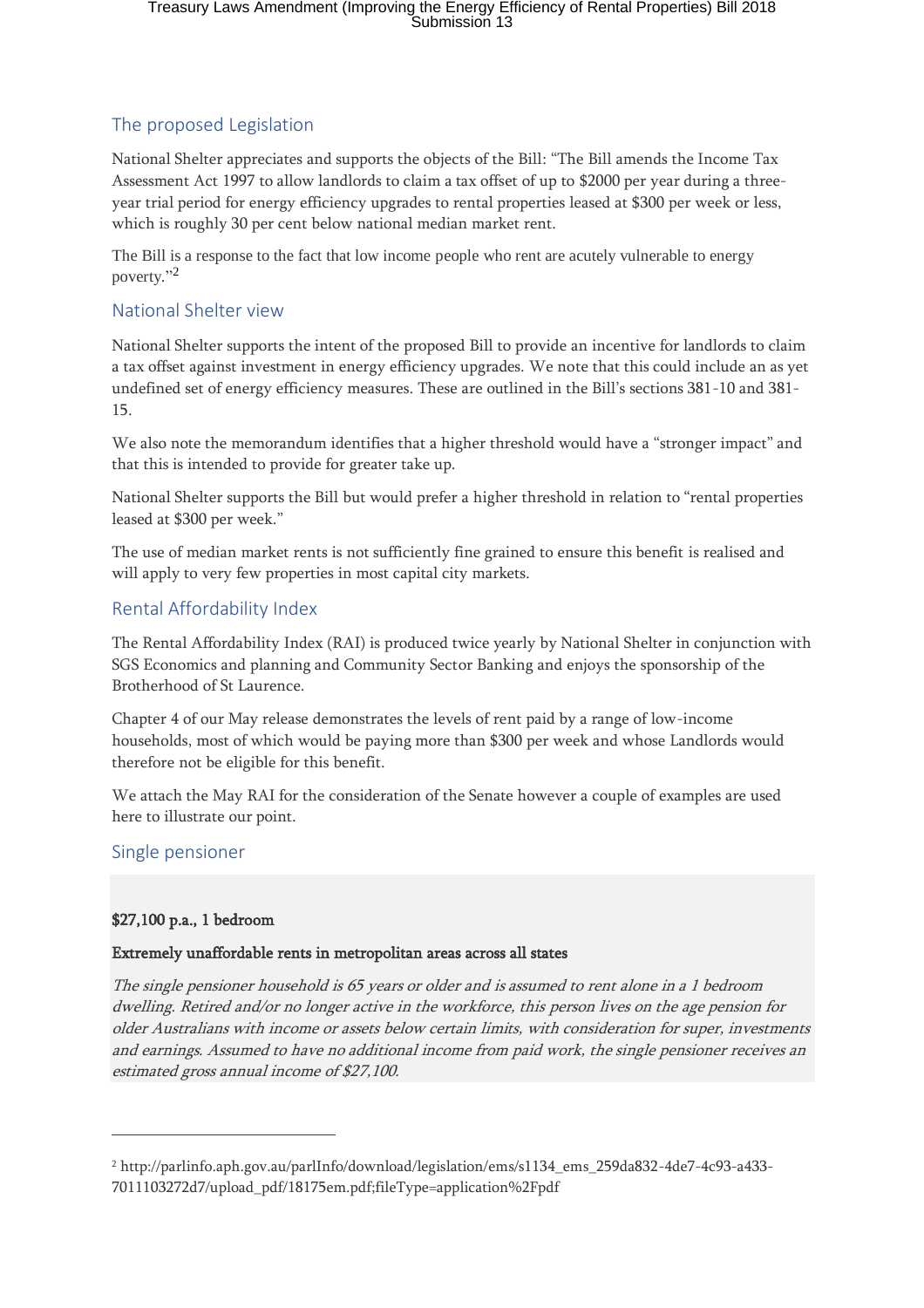|                          | <b>RAI</b> score<br>Rent as a share of<br>income |     |  |
|--------------------------|--------------------------------------------------|-----|--|
| <b>Greater Sydney</b>    | 32                                               | 94% |  |
| <b>Rest of NSW</b>       | 78                                               | 38% |  |
| <b>Greater Melbourne</b> | 45                                               | 67% |  |
| <b>Rest of VIC</b>       | 87                                               | 35% |  |
| <b>Greater Brisbane</b>  | 46                                               | 65% |  |
| Rest of QLD              | 56                                               | 54% |  |
| <b>Greater Adelaide</b>  | 66                                               | 46% |  |
| Rest of SA               | 99                                               | 30% |  |
| <b>Greater Perth*</b>    | 45                                               | 66% |  |
| Rest of WA*              | 47                                               | 64% |  |
| <b>Greater Hobart</b>    | 68                                               | 44% |  |
| <b>Rest of TAS</b>       | 92                                               | 33% |  |
| <b>ACT</b>               | 42                                               | 71% |  |

### TABLE 1. RAI FOR SINGLE PENSIONER HOUSEHOLD

Source: SGS Economics and Planning (2018)

Note: RAI scores for Quarter 4 2017 have been presented, with the exception of NSW, which shows Quarter 3 2017 scores due to data unavailability.

\*RAI has been calculated using median rents for all dwellings rather than 1 bdr due to data unavailability

Across the nation, the single pensioner household is facing Severely Unaffordable and Extremely Unaffordable rents. For the most part, locating in metropolitan areas (which is where one bedroom dwellings are generally available) would require 60 per cent or more of the pensioner's income to be spent on rent. Housing pressures on this household type are likely to be compounded by a range of other pressures, including healthcare costs associated with ageing.

For the single pensioner, Greater Sydney is the least affordable location to rent of all Australian capital cities. This household faces a RAI of 32, indicating rents are Extremely Un-Affordable, accounting for 94 per cent of total income.

This is followed by the ACT as the second least affordable metropolitan region for a single pensioner household, with a RAI of 42, and then Greater Melbourne with a RAI of 45.

While still Severely Unaffordable, Greater Adelaide is marginally more affordable for this household compared with all other Australian cities, with a RAI of 66

On average the single pensioner would be paying 60% of \$27,100 which equates to a weekly rent of \$312.00 which is outside the threshold for this measure.

### Single part-time worker parent on benefits

### \$38,700 p.a., 2 bedroom

Severely Unaffordable to Extremely Unaffordable across most metropolitan areas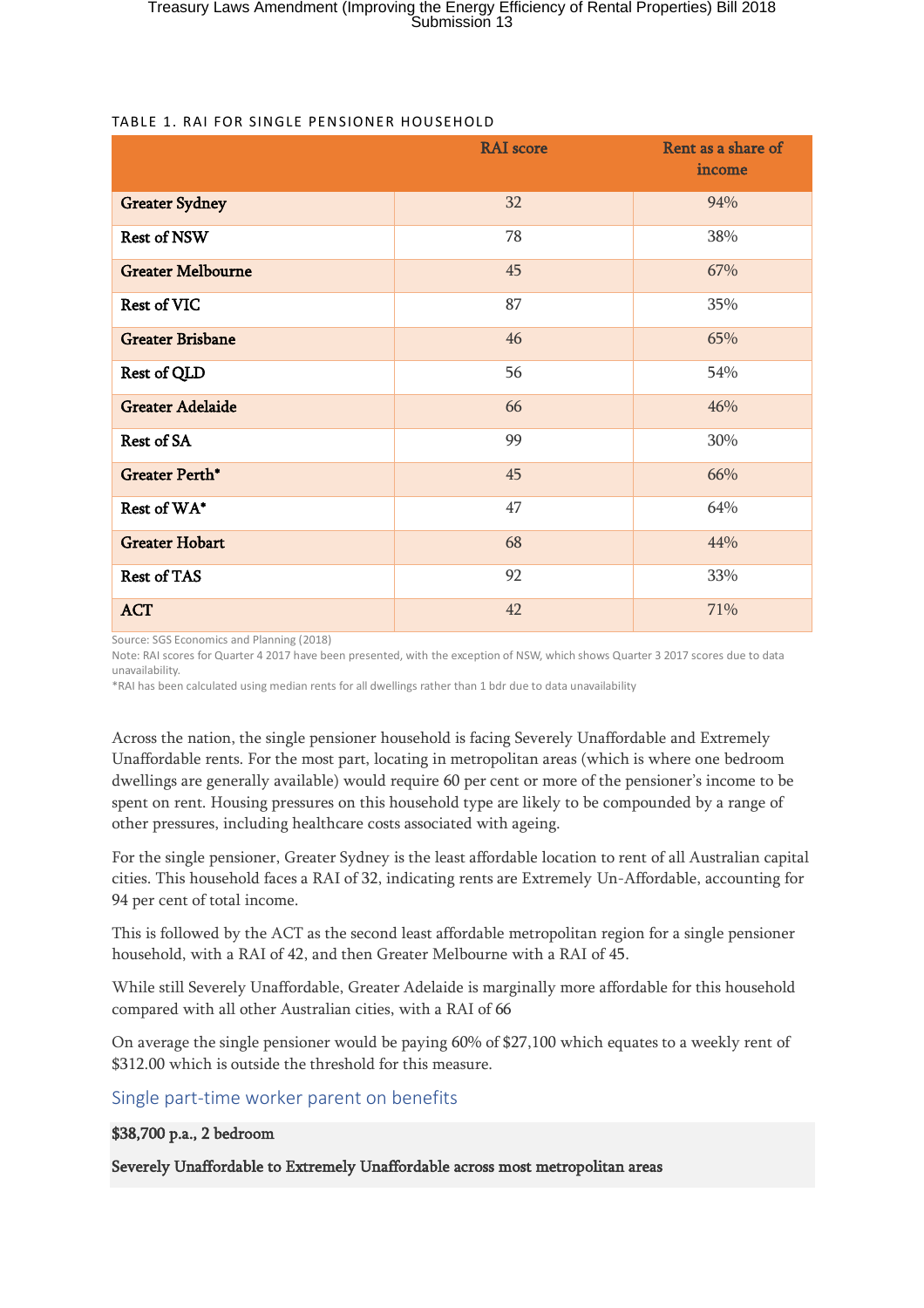The single parent household is comprised of a parent and one child under 5, and is seeking to live in <sup>a</sup> 2 bedroom rental dwelling. This household receives income support in the form of a parenting payment, supplemented by casual or part time paid employment. It has an estimated gross annual income of \$38,700.

Rents are almost entirely Severely Unaffordable to Extremely Unaffordable across all metropolitan areas where data is available for the single part-time worker parent on benefits household. Childcare and healthcare costs may potentially compound the financial stress on this rental household.

With a RAI of 43, the single part-time worker parent on benefits faces Extremely Unaffordable rents in metropolitan Sydney. This is followed closely by the ACT as the second least affordable location for this household, with a RAI of 52.

In metropolitan Melbourne, the RAI for this household is 53, indicating that this household would be required to pay 56 per cent of their income on rent. In regional Victoria the RAI is 89 and rents are Unaffordable.

The single part-time worker parent household also faces Severely Unaffordable rents in the metropolitan areas of Adelaide, Brisbane, Perth and Hobart.

|                          | <b>RAI</b> score | Rent as a share of<br>income |  |  |
|--------------------------|------------------|------------------------------|--|--|
| <b>Greater Sydney</b>    | 43               | 70%                          |  |  |
| <b>Rest of NSW</b>       | 84               | 36%                          |  |  |
| <b>Greater Melbourne</b> | 53               | 56%                          |  |  |
| <b>Rest of VIC</b>       | 89               | 34%                          |  |  |
| <b>Greater Brisbane</b>  | 57               | 52%                          |  |  |
| Rest of QLD              | 72               | 42%                          |  |  |
| <b>Greater Adelaide</b>  | 75               | 40%                          |  |  |
| Rest of SA               | 113              | 27%                          |  |  |
| <b>Greater Perth*</b>    | 65               | 46%                          |  |  |
| Rest of WA*              | 67               | 45%                          |  |  |
| <b>Greater Hobart</b>    | 72               | 42%                          |  |  |
| <b>Rest of TAS</b>       | 99               | 30%                          |  |  |
| <b>ACT</b>               | 52               | 58%                          |  |  |

| TABLE 2. RAI FOR SINGLE PART-TIME WORKER PARENT ON BENEFITS |  |  |  |
|-------------------------------------------------------------|--|--|--|

Source: SGS Economics and Planning (2018)

Note: RAI scores for Quarter 4 2017 have been presented, with the exception of NSW, which shows Quarter 3 2017 scores due to data unavailability.

\*RAI has been calculated using median rents for all dwellings rather than 2 bdr due to data